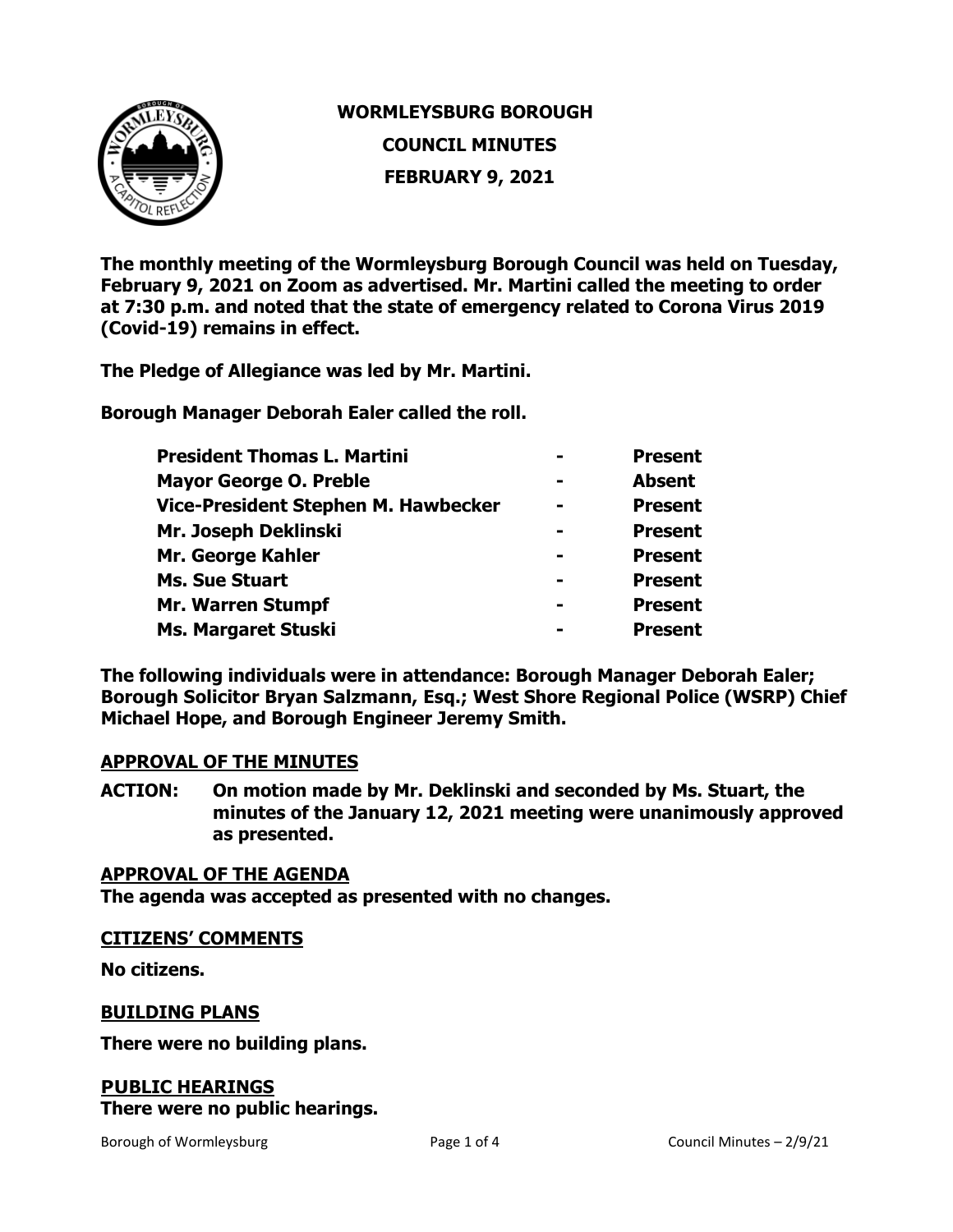# **REPORTS FROM APPOINTED BOROUGH OFFICERS**

### **Borough Manager/Secretary**

**Council accepted the Borough Manager's monthly report, which was emailed, with no questions.**

### **Borough Treasurer**

**Treasurer Ealer presented the monthly report with the relevant check registers. There were no questions.** 

**ACTION: On motion made Mr. Hawbecker and seconded by Ms. Stuski, the January Treasurer's report was approved unanimously as presented and Council directed that it be sent to the file for audit.** 

#### **Borough Solicitor**

**Solicitor Salzmann presented the requirements and practices for establishing a Draft Stormwater Ordinance.**

### **Borough Engineer**

**The Borough Engineer's report was provided electronically. Engineer Smith reported the Redding Park CDBG Project received four (4) bids, with Columbia Excavating, LLC being the apparent low bidder at \$82,781.40. Engineer Smith did recommend the Borough delay acting on the contract, since the CDBG grant amount is only for \$50,000. Engineer Smith, in working with Manager Ealer and the County Redevelopment Authority, submitted a request to the County for more grant funds to cover the gap in funding.** 

# **COUNCIL PRESIDENT'S REPORT**

**Mr. Martini noted COVID-19 vaccinations are being provided by Penn State Health Holy Spirit Medical Center.** 

#### **COUNCIL VICE-PRESIDENT'S REPORT**

**ACTION: On motion made by Mr. Hawbecker and seconded by Ms. Stuski, Council unanimously approved the distribution of funds as follows (as evidenced by the check registers dated from 1/12/21 to 2/09/21).**

| <b>Accounts</b>      | <b>Number of Checks</b><br>42 | <b>Distribution Summary</b> |             |
|----------------------|-------------------------------|-----------------------------|-------------|
| <b>General Fund</b>  |                               | S                           | 51,102.50   |
| <b>Fire Tax Fund</b> | Т.                            | S                           | 963.78      |
| <b>Sewer Fund</b>    | 34                            |                             | 181,638.38  |
| <b>Total</b>         |                               | S                           | 233,704.66* |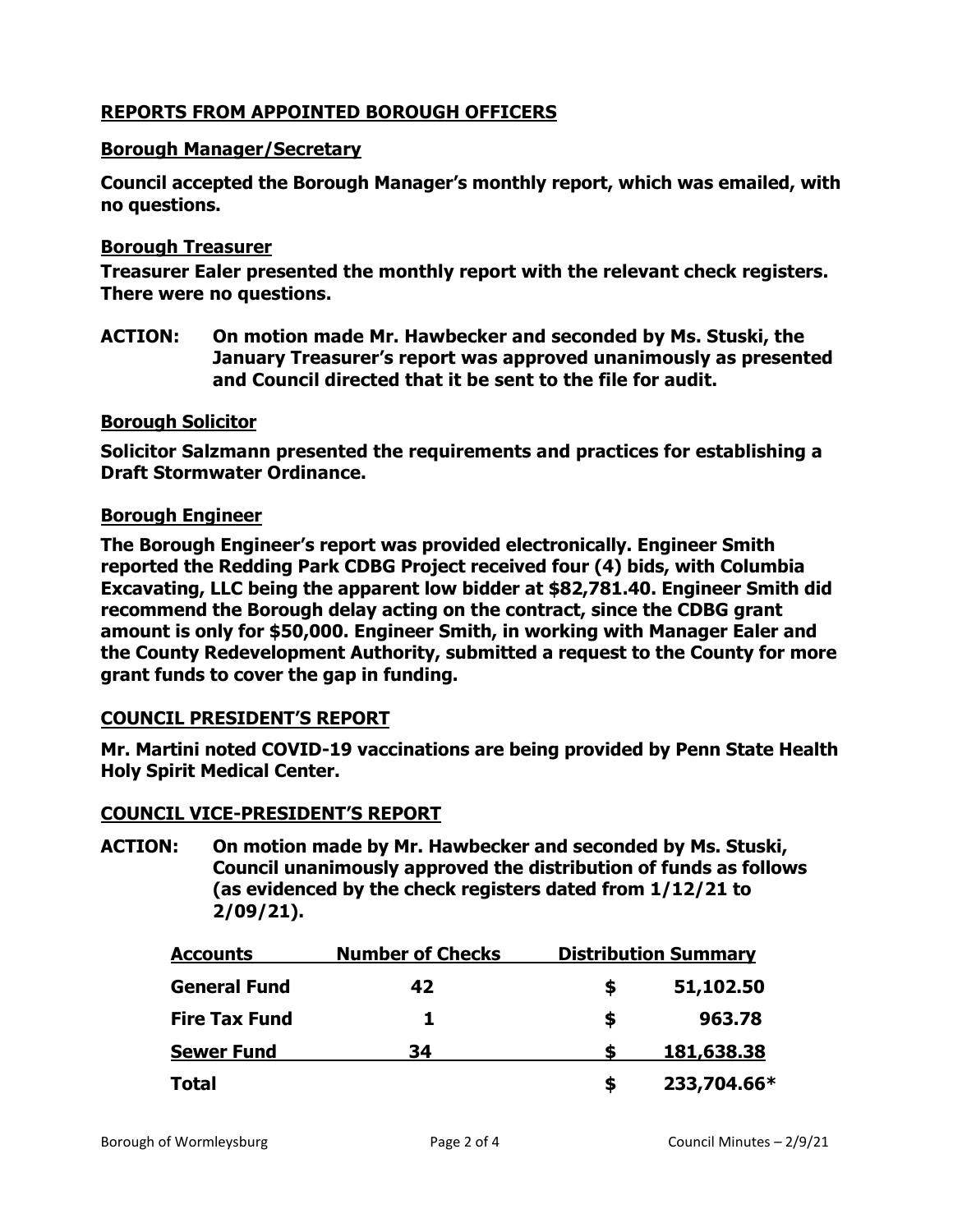\*The distribution summary total may include inter-fund transfers in keeping with accounting requirements.

# **MAYOR'S REPORT**

- **a. The Mayor provided his monthly report, which was accepted without questions.**
- **b. Manager Ealer, on behalf of the Mayor, proposed the declaration of the Snow Emergency Policy – Ordinance 506 be amended from "6" of snow on the ground" to declaring a snow emergency 12-18 hours in advance when 6" or more of snow is predicted by NOAA. Manager Ealer noted that this would provide residents increased notice to remove their vehicles from snow emergency routes. In addition, it would support the WSRPD with their procedures for when a snow emergency is declared by the Mayor.**
- **ACTION: On motion made by Mr. Deklinski and seconded by Ms. Stuart, the Council unanimously approved Solicitor Salzmann to draft an amendment for Ordinance 506.**
	- **c. Manager Ealer, on behalf of the Mayor, noted that current Borough Codes do not permit the use of roll-off containers on streets. Manager Ealer proposed council adopt a permit process which would enable the residents to utilize the services of roll-off containers. Ms. Stuart advised she will research the use of such containers.**

# **COMMITTEE REPORTS**

# **Administrative Committee**

**No report.**

# **Parks, Public Lands and Recreation Committee, CapCOG**

**Ms. Stuski reported that she is in the final process of preparing a comprehensive parks and recreation program plan to apply for the DCNR Grant due in April.**

**The Capital Area Council of Governments (CapCOG) annual dinner is scheduled for March 15, 2021, at the Radisson.** 

# **Planning Commission and Streets, Sanitary/Highway Committee**

**Mr. Deklinski reported he, Engineer Smith, and Manager Ealer discussed preliminary street planning data research utilizing a process whereby the streets can be electronically and visually analyzed. The street data generated is in turn provided to RoadBotics, Inc. for recommendations and ratings of the streets.**

**Mr. Deklinski noted discussions with Engineer Smith are in the process to map the stormwater lines within the Borough.**